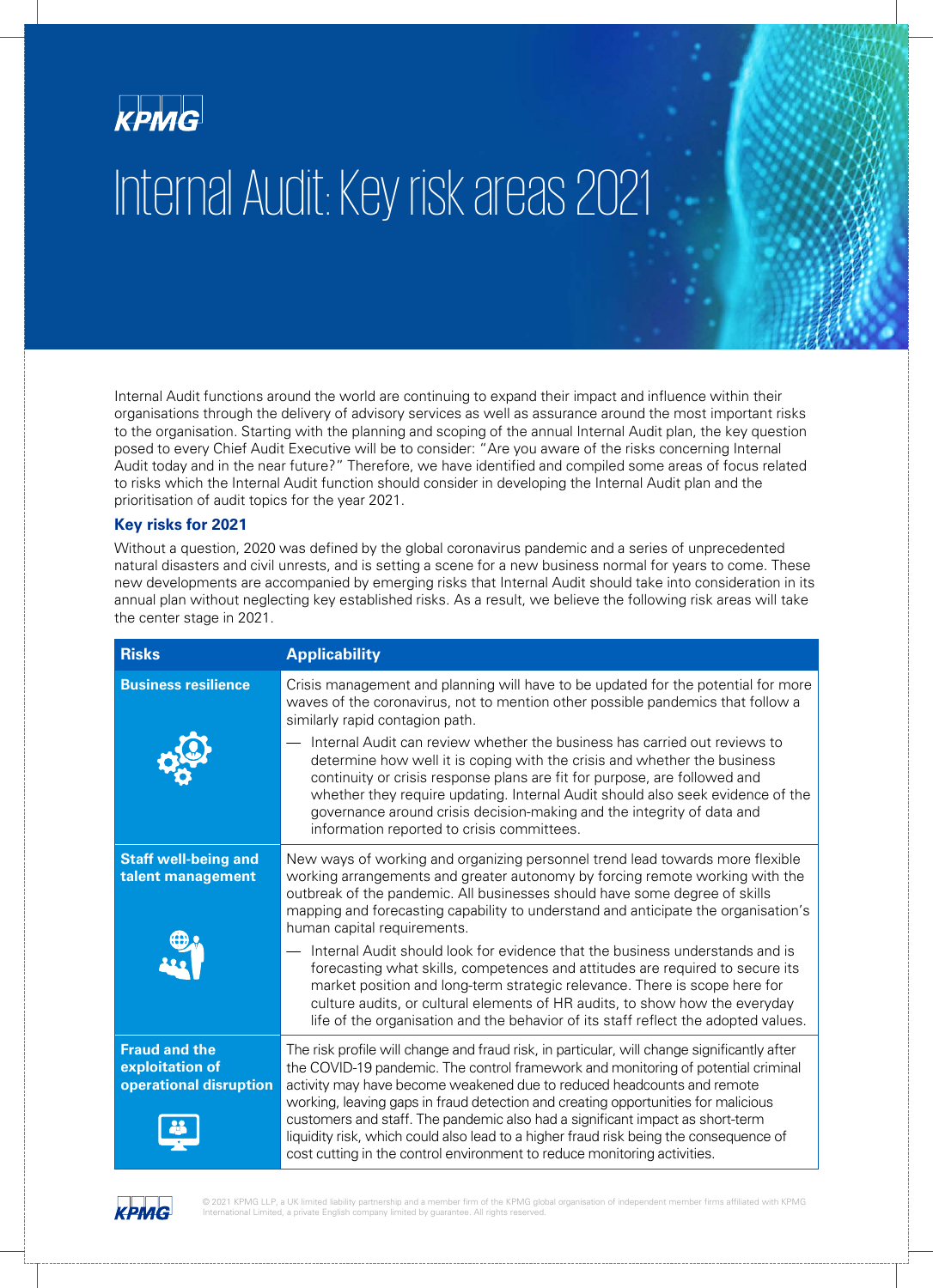| <b>Risks</b>                                                                        | <b>Applicability</b>                                                                                                                                                                                                                                                                                                                                                                                                                                                                                                                                                                                                |
|-------------------------------------------------------------------------------------|---------------------------------------------------------------------------------------------------------------------------------------------------------------------------------------------------------------------------------------------------------------------------------------------------------------------------------------------------------------------------------------------------------------------------------------------------------------------------------------------------------------------------------------------------------------------------------------------------------------------|
| <b>Fraud and the</b><br>exploitation of<br>operational<br>disruption (cont.)        | Internal Audit can gain insights into the business's fraud risks by identifying<br>the effects of recent operation disruptions. Internal Audit should identify<br>potential fraud risks, during every audit, and evaluate if the established<br>controls that prevent and recognize fraudulent behavior are still in place and<br>operating effectively.                                                                                                                                                                                                                                                            |
| <b>Culture and behavior</b><br>and Soft Controls                                    | Recent studies have shown that companies with a clear purpose and an explicit<br>set of values are more successful. They instill trust in products from customers<br>and promote comradery among employees.                                                                                                                                                                                                                                                                                                                                                                                                         |
|                                                                                     | Internal Audit should continue to conduct soft control audits to provide<br>assurance over the current culture in the organisation and its impact on the<br>effectiveness of the controls set in place.                                                                                                                                                                                                                                                                                                                                                                                                             |
| <b>Climate change: the</b><br>next crisis                                           | Internal Audit increasingly recognizes the challenge and risks companies face<br>in achieving their sustainability goals and minimizing their contribution to<br>climate change.                                                                                                                                                                                                                                                                                                                                                                                                                                    |
|                                                                                     | Internal Audit can assist to establish how well prepared are we for the climate<br>crisis and what are we doing to ensure we are turning it to our advantage<br>rather than contributing to it? Internal Audit can examine this area at an<br>operational level too, given its deep view into the processes that are related to<br>and impacted by sustainability, from materials sourcing to transport and<br>logistics and waste management.                                                                                                                                                                      |
| <b>Third-party</b><br>management: supply<br>chain disruption and<br>vendor solvency | Third-party risk management remains important as organisations choose to<br>outsource their business functions to third-party vendors emphasizing an existing<br>need for contract management. As the pandemic is disrupting the supply chain<br>and business service set-up of many companies, relationships with third parties<br>are changing. Vendor insolvencies have the potential to cause massive disruption<br>and few companies accounted for risk of outsourcing to overseas territories such<br>as India and parts of Southeast Asia and what this means in the event of a global<br>pandemic lockdown. |
|                                                                                     | Internal Audit should take a holistic view towards third-party risk<br>management, beyond contract management to assess whether the company<br>has a clear vision and a robust framework to support it.                                                                                                                                                                                                                                                                                                                                                                                                             |
|                                                                                     | Internal Audit can assess whether the business has paid sufficient attention to<br>the need to remodel supply chains and outsourcing strategies to improve its<br>operational resiliency.                                                                                                                                                                                                                                                                                                                                                                                                                           |
| <b>Cyber security and</b><br>data privacy in the<br>expanded work<br>environment    | The wide-scale shift to homeworking arrangements rapidly increased the<br>vulnerability of organisations to cyber attacks as work laptops are now forced to<br>share home WiFi networks. There is also greater potential for controls and safety<br>measures to soften or be circumvented when employees are unsupervised, as<br>they are often overlooked and ignored to save time.                                                                                                                                                                                                                                |
|                                                                                     | Advancements of technology also increase the sophistication and frequency of<br>cyber security attacks and frauds.                                                                                                                                                                                                                                                                                                                                                                                                                                                                                                  |
|                                                                                     | Internal Audit can offer its view on the extent to which any relaxing or<br>adaptation of controls has increased the risk of data leakage or security<br>breaches. Internal Audit should also check whether cyber security awareness<br>is being sufficiently fostered and whether staff training has been updated in<br>light of changes to the working environment and<br>IT infrastructure.                                                                                                                                                                                                                      |
|                                                                                     | Internal Audit should improve the organisation's understanding of cyber<br>security risks and identify possible mitigation strategies to these risks to<br>determine if cyber risks have been adequately managed.                                                                                                                                                                                                                                                                                                                                                                                                   |